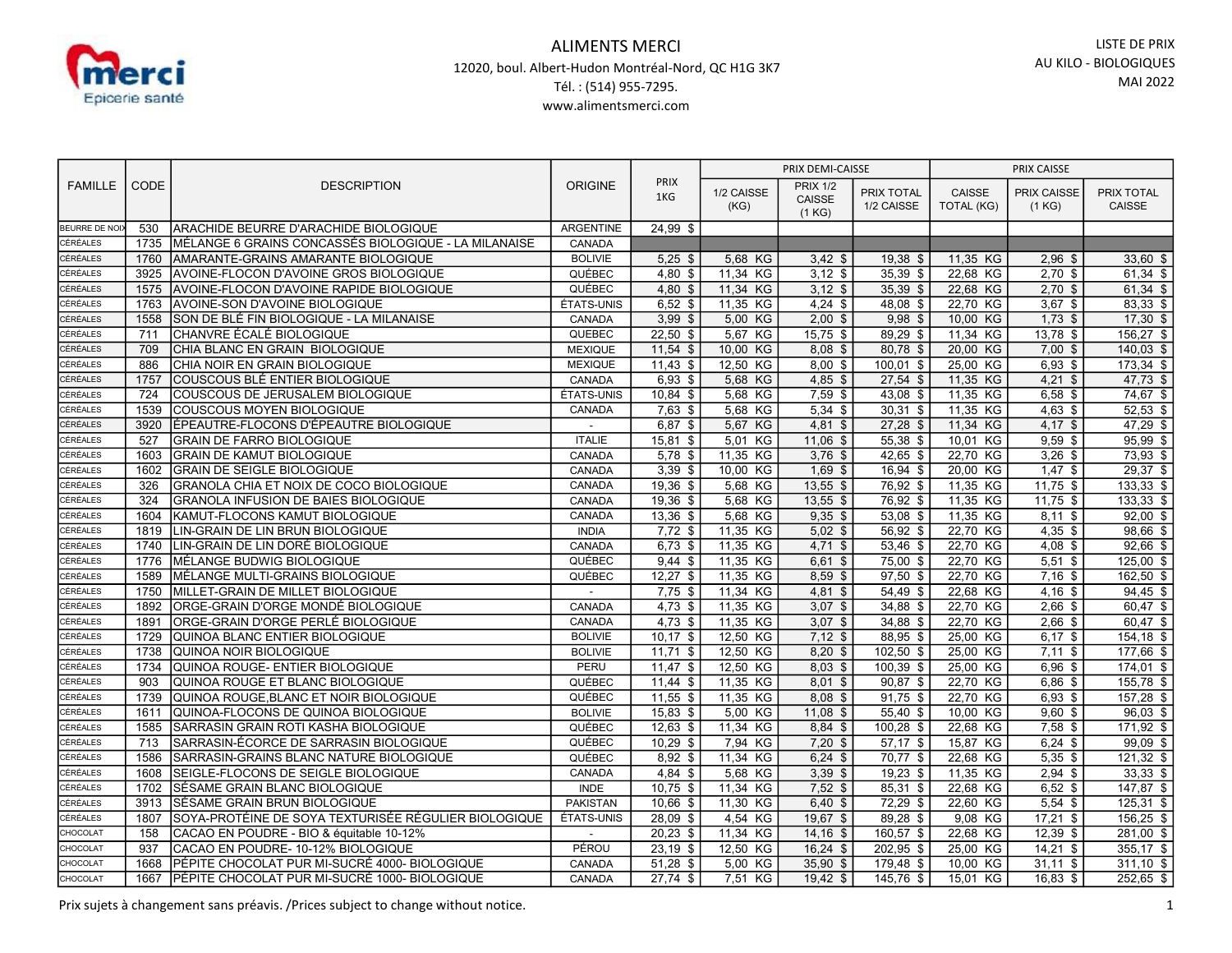

| <b>FAMILLE</b>                    | <b>CODE</b> | <b>DESCRIPTION</b>                                         | <b>ORIGINE</b>     | <b>PRIX</b><br>1KG | PRIX DEMI-CAISSE   |                                     |                                 | PRIX CAISSE          |                              |                      |
|-----------------------------------|-------------|------------------------------------------------------------|--------------------|--------------------|--------------------|-------------------------------------|---------------------------------|----------------------|------------------------------|----------------------|
|                                   |             |                                                            |                    |                    | 1/2 CAISSE<br>(KG) | <b>PRIX 1/2</b><br>CAISSE<br>(1 KG) | <b>PRIX TOTAL</b><br>1/2 CAISSE | CAISSE<br>TOTAL (KG) | <b>PRIX CAISSE</b><br>(1 KG) | PRIX TOTAL<br>CAISSE |
| <b>FARINE</b>                     | 1552        | AMARANTE-FARINE D'AMARANTE BIOLOGIQUE                      | CANADA             | $11,01$ \$         | 10,00 KG           | $7,71$ \$                           | 77,09 \$                        | 20,00 KG             | $6,61$ \$                    | $132,16$ \$          |
| <b>FARINE</b>                     | 1714        | <b>AVOINE-FARINE D'AVOINE BIOLOGIQUE</b>                   | CANADA             | $7,49$ \$          | 10.00 KG           | $5,25$ \$                           | 52,46 \$                        | 20,00 KG             | $4,55$ \$                    | $90,92$ \$           |
| <b>FARINE</b>                     | 1547        | FARINE DE BLÉ ENTIER À PAIN BIOLOGIQUE - LA MILANAISE      | CANADA             | $4,00$ \$          | 10,00<br>KG        | $2,48$ \$                           | 24,77 \$                        | 20,00 KG             | $2,15$ \$                    | 42,94 \$             |
| <b>FARINE</b>                     | 1548        | FARINE DE BLÉ ENTIER À PÂTISSERIE BIOLOGIQUE - LA MILANAIS | CANADA             | $3,27$ \$          | 10,00 KG           | $2,29$ \$                           | $22,87$ \$                      | 20,00 KG             | $1,98$ \$                    | 39,65 \$             |
| <b>FARINE</b>                     | 1583        | FARINE DE BLÉ INTÉGRALE À PAIN BIOLOGIQUE - LA MILANAISE   | CANADA             | $3,74$ \$          | 10,00<br>KG        | $2,62$ \$                           | $26,16$ \$                      | 20,00 KG             | $2,27$ \$                    | 45,34 \$             |
| <b>FARINE</b>                     | 1696        | FARINE DE BLÉ À PAIN TAMISÉE #50 BIOLOGIQUE - LA MILANAISE | CANADA             | $4,26$ \$          | 10,00 KG           | $2,64$ \$                           | 26,43 \$                        | 20,00 KG             | $2,29$ \$                    | 45,81 \$             |
| <b>FARINE</b>                     | 1772        | FARINE À PÂTISSERIE TAMISÉE BIOLOGIQUE - LA MILANAISE      | CANADA             | $3,83$ \$          | 10.00 KG           | $2,37$ \$                           | $23,72$ \$                      | 20,00 KG             | $2,06$ \$                    | $41,12$ \$           |
| <b>FARINE</b>                     | 1728        | FARINE D'ÉPEAUTRE ENTIÈRE BIOLOGIQUE - LA MILANAISE        | CANADA             | $5,31$ \$          | 10,00 KG           | $3,72$ \$                           | $37,17$ \$                      | 20,00 KG             | $3,22$ \$                    | 64,43 \$             |
| <b>FARINE</b>                     | 1797        | FARINE 6 GRAINS ENTIERS BIOLOGIQUE - LA MILANAISE          | CANADA             | $4,62$ \$          | 10.00 KG           | $3,24$ \$                           | 32.36 \$                        | 20.00 KG             | $2,80$ \$                    | 56.09 \$             |
| <b>FARINE</b>                     | 1790        | FARINE TOUT USAGE BLANCHE NON-BLANCHIE BIOLOGIQUE - LA     | CANADA             | $4,07$ \$          | 10,00 KG           | $2,85$ \$                           | 28,46 \$                        | 20,00 KG             | $2,47$ \$                    | $49,34$ \$           |
| FARINE                            | 719         | FÉCULE DE POMMES DE TERRE BIOLOGIQUE                       | QUÉBEC             | $15,76$ \$         | 12.50 KG           | $11.03$ \$                          | 137.89 \$                       | 25.00 KG             | $9.46$ \$                    | 236,39 \$            |
| <b>FARINE</b>                     | 717         | FÉCULE DE TAPIOCA (MANIOC) BIOLOGIQUE                      | QUÉBEC             | $9,17$ \$          | 12,50<br>КG        | $6,42$ \$                           | $80,26$ \$                      | 25,00 KG             | $5,50$ \$                    | $137,58$ \$          |
| FARINE                            | 1800        | KAMUT-FARINE DE KAMUT BIOLOGIQUE                           | CANADA             | $6,45$ \$          | 10,00 KG           | $4,52$ \$                           | 45,17 \$                        | 20,00 KG             | $3,91$ \$                    | 78,30 \$             |
| FARINE                            | 1600        | MAIS-SEMOULE DE MAÏS JAUNE BIO                             | CANADA             | $5,77$ \$          | 10,00<br>КG        | $3,46$ \$                           | $34,63$ \$                      | 20,00 KG             | $3,00$ \$                    | 60,03 \$             |
| FARINE                            | 718         | NOIX DE COCO - FARINE DE NOIX DE COCO BIOLOGIQUE           | QUÉBEC             | $10,23$ \$         | 5,67 KG            | $7,16$ \$                           | 40,59 \$                        | 11,34 KG             | $6,14$ \$                    | 69,58 \$             |
| <b>FARINE</b>                     | 714         | POIS CHICHE-FARINE DE POIS CHICHE BIOLOGIQUE               | QUÉBEC             | $9,00$ \$          | 11,34 KG           | $6,30$ \$                           | $71,47$ \$                      | 22,68 KG             | $5,46$ \$                    | 123,89 \$            |
| <b>FARINE</b>                     | 1796        | QUINOA-FARINE DE QUINOA BIOLOGIQUE                         | PÉROU              | 16,68 \$           | 10,01 KG           | $11,67$ \$                          | 116,87 \$                       | 20,02 KG             | $10,01$ \$                   | $200,34$ \$          |
| FARINE                            | 1676        | FARINE DE RIZ BRUN ENTIÈRE BIOLOGIQUE - LA MILANAISE       | QUÉBEC             | $5,89$ \$          | 10,00<br>KG        | $3,83$ \$                           | 38,29 \$                        | 20,00 KG             | $3,32$ \$                    | 66,37 \$             |
| <b>FARINE</b>                     | 1818        | FARINE DE SARRASIN ENTIÈRE BIOLOGIQUE - LA MILANAISE       | CANADA             | 5,69 \$            | 10,00 KG           | $3,98$ \$                           | 39,82 \$                        | 20,00 KG             | $3,45$ \$                    | 69,01 \$             |
| <b>FARINE</b>                     | 1799        | FARINE DE SEIGLE ENTIÈRE BIOLOGIQUE - LA MILANAISE         | CANADA             | $3,46$ \$          | 10.00 KG           | $2,25$ \$                           | 22.47 \$                        | 20.00 KG             | $1,95$ \$                    | 38,94 \$             |
| <b>FARINE</b>                     | 1554        | SOYA-FARINE DE SOYA BIOLOGIQUE                             |                    | $6,26$ \$          | 10,00<br>KG        | $4,38$ \$                           | 43,81 \$                        | 20,00 KG             | $3,80$ \$                    | 75,95 \$             |
| <b>FRUITS</b>                     | 669         | ABRICOT SÉCHÉ BIOLOGIQUE                                   | <b>TURQUIE</b>     | $24,11$ \$         | 6,36 KG            | 16,88 \$                            | 107,26 \$                       | 12,71 KG             | $14,63$ \$                   | $185,92$ \$          |
| FRUITS                            | 679         | <b>BANANES SÉCHÉES BIOLOGIQUE</b>                          | <b>PHILIPPINES</b> | $16,60$ \$         | 3,18 KG            | $11,62$ \$                          | $36,93$ \$                      | 6,36 KG              | $10,07$ \$                   | $64,01$ \$           |
| <b>FRUITS</b>                     | 678         | <b>BANANES TRADITIONELLES BIOLOGIQUE</b>                   | <b>PHILIPPINES</b> | 19,89 \$           | 3,00 KG            | $13,92$ \$                          | 41,76 \$                        | 6,00 KG              | $12,06$ \$                   | 72,39 \$             |
| <b>FRUITS</b>                     | 651         | CANNEBERGES SÉCHÉES BIOLOGIQUE                             | CANADA             | $20,00$ \$         | 5.67 KG            | $14.00$ \$                          | 79.39 \$                        | 11.34 KG             | $12,25$ \$                   | 138,94 \$            |
| <b>FRUITS</b>                     | 649         | CANNEBERGES SÉCHÉES JUS DE POMME BIOLOGIQUE                | CANADA             | $26,21$ \$         | 5,68 KG            | $18,34$ \$                          | $104, 11$ \$                    | 11,35 KG             | $16,05$ \$                   | $182, 19$ \$         |
| FRUITS                            | 720         | DATTES SANS NOYAU BIOLOGIQUE                               | <b>TUNESIE</b>     | $17,91$ \$         | 3.41 KG            | $12.54$ \$                          | 42.69 \$                        | 6,81 KG              | $10.87$ \$                   | $74,00$ \$           |
| <b>FRUITS</b>                     | 647         | DATTES MEDJOOL BIOLOGIQUE                                  | ÉTATS-UNIS         | $32,63$ \$         | 2,50<br>KG         | $22,84$ \$                          | $\overline{57,03}$ \$           | 4,99 KG              | 19,79 \$                     | 98,85 \$             |
| <b>FRUITS</b>                     | 862         | <b>FIGUES BIOLOGIQUES</b>                                  | <b>TURQUIE</b>     | 24,20 \$           | 6.00 KG            | $16.94$ \$                          | 101.66 \$                       | 12,00 KG             | $14,68$ \$                   | 176.21 \$            |
| <b>FRUITS</b>                     | 546         | GINGEMBRE EN DÉS CONFIT BIOLOGIQUE                         | <b>CHINE</b>       | 29,56 \$           | 5,01<br>KG         | 20,69 \$                            | 103,57 \$                       | 10,01 KG             | $18,11$ \$                   | 181,25 \$            |
| <b>FRUITS</b>                     | 1528        | <b>GOJI BERRY BIOLOGIQUE</b>                               | <b>TIBET</b>       | 65,93 \$           | 5,00<br>KG         | 46,15 \$                            | 230,76 \$                       | 10,00 KG             | 40,00 \$                     | 399,99 \$            |
| FRUITS                            | 872         | MANGUE SÉCHÉE BIOLOGIQUE                                   | <b>MEXIQUE</b>     | $39,79$ \$         | 4,54 KG            | $27,85$ \$                          | 126,46 \$                       | 9,08 KG              | $24,14$ \$                   | 219,20 \$            |
| <b>FRUITS</b>                     | 594         | NOIX DE COCO GRILLÉE BIOLOGIQUE (SOURIANTE)                | SRI-LANKA          | $19,32$ \$         | 5,00 KG            | $13,52$ \$                          | 67,60 \$                        | 10,00 KG             | $11,72$ \$                   | $117,18$ \$          |
| <b>FRUITS</b>                     | 912         | NOIX DE COCO MÉDIUM BIOLOGIQUE                             | SRI-LANKA          | $16,27$ \$         | 12,50 KG           | $11,39$ \$                          | $142,32$ \$                     | 25,00 KG             | $9,87$ \$                    | $246,69$ \$          |
| <b>FRUITS</b>                     | 595         | NOIX DE COCO ROTIE TRANCHÉ BIOLOGIQUE                      | SRI-LANKA          | $16,85$ \$         | 5,00<br>KG         | $11,79$ \$                          | $58,96$ \$                      | 10,00 KG             | $10,22$ \$                   | $102,20$ \$          |
| <b>FRUITS</b>                     | 675         | POMME SÉCHÉÉ BIOLOGIQUE                                    | <b>CHINE</b>       | $41,92$ \$         | KG<br>5,01         | $29,35$ \$                          | 146,89 \$                       | 10,01 KG             | $25,43$ \$                   | $254,60$ \$          |
| <b>FRUITS</b>                     | 642         | PRUNES SANS NOYAU BIOLOGIQUE                               | ÉTATS-UNIS         | $29,48$ \$         | 6,81<br>KG         | $20,64$ \$                          | 140,54 \$                       | 13,62 KG             | 17,89 \$                     | $243,60$ \$          |
| <b>FRUITS</b>                     | 629         | RAISINS DE CORINTHES BIOLOGIQUE                            | ÉTATS-UNIS         | 22,48 \$           | 6,26 KG            | $15,74$ \$                          | 98.45 \$                        | 12,51 KG             | 13,64 \$                     | $170,65$ \$          |
| <b>FRUITS</b>                     | 626         | RAISINS SULTANA BIOLOGIQUE                                 | <b>TURQUIE</b>     | $9,91$ \$          | 6,25 KG            | $6,94$ \$                           | 43,37 \$                        | 12,50 KG             | $6,01$ \$                    | $75,18$ \$           |
| <b>FRUITS</b>                     | 907         | RAISINS THOMPSON BIOLOGIQUE                                | ÉTATS-UNIS         | 14,91 \$           | 6,81 KG            | $10,44$ \$                          | 71,08 \$                        | 13,62 KG             | $9,05$ \$                    | $123,20$ \$          |
| <b>GRIGNOTINES</b>                | 3506        | FÈVES DE SOYA NON SALÉES BIOLOGIQUE                        | ÉTATS-UNIS         | $15,01$ \$         | 7,95 KG            | $10,50$ \$                          | $83,46$ \$                      | 15,89 KG             | $9,10$ \$                    | $144,67$ \$          |
| <b>GRIGNOTINES</b>                | 3564        | FÈVES DE SOYA SALÉES BIOLOGIQUE                            | ÉTATS-UNIS         | $15,01$ \$         | 7,95 KG            | $10,50$ \$                          | 83,46 \$                        | 15,89 KG             | $9,10$ \$                    | 144,67 \$            |
| GRIGNOTINES<br><b>GRIGNOTINES</b> | 228         | JUJUBES AU VIN ASSORTIES BIOLOGIQUE-VÉGAN                  |                    | 38.57 \$           | 2.50 KG            | $27,00$ \$                          | 67,42 \$                        | 4,99 KG              | $23,63$ \$                   | 117,99 \$            |
|                                   | 811         | MAÏS À ÉCLATER BIOLOGIQUE                                  | <b>ARGENTINE</b>   | $7.99$ \$          | 11,34 KG           | $5,59$ \$                           | 63.40 \$                        | 22,68 KG             | $4,85$ \$                    | 109,90 \$            |

Prix sujets à changement sans préavis. /Prices subject to change without notice. 2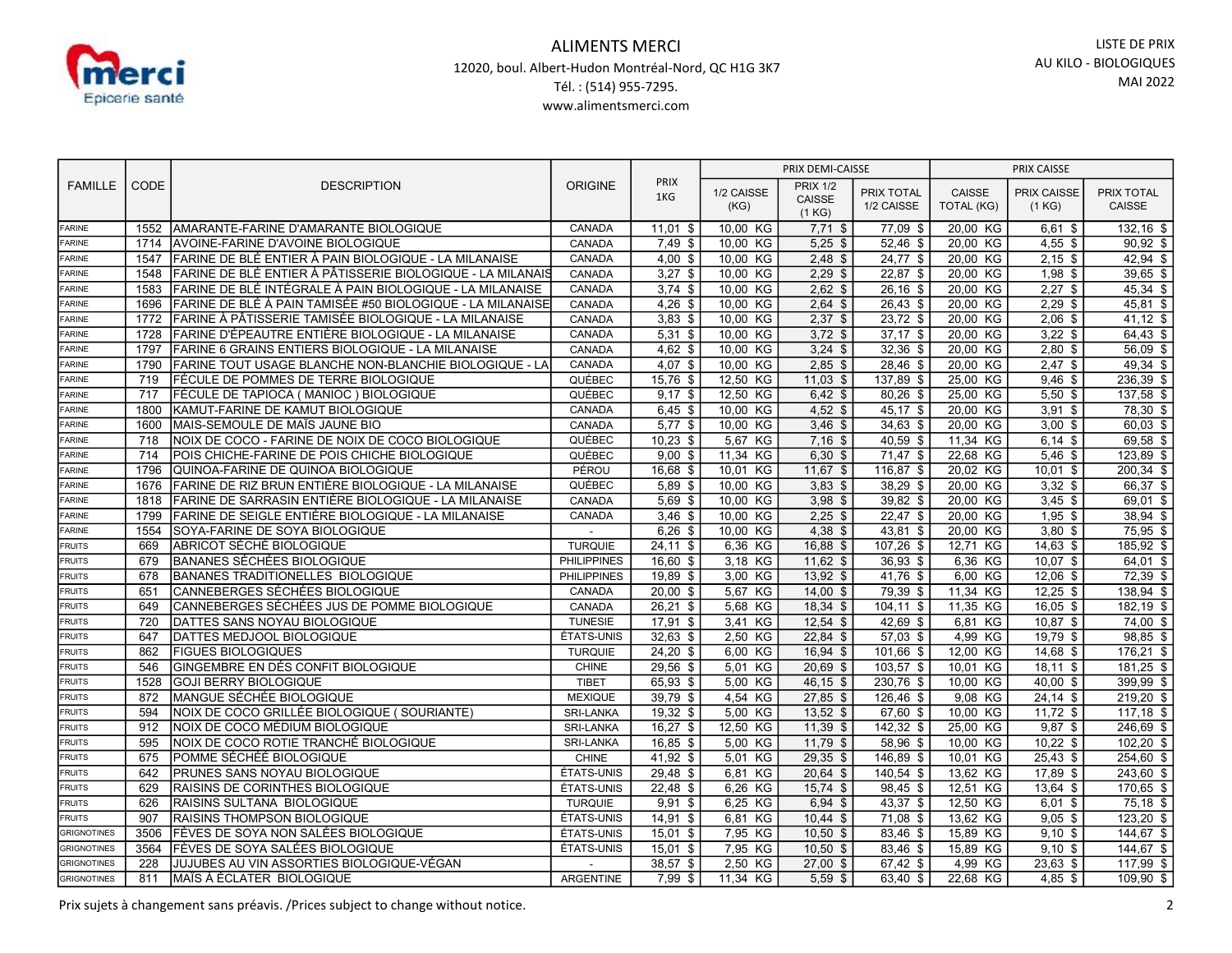

|                                          | CODE       | <b>DESCRIPTION</b>                                  | <b>ORIGINE</b>   | <b>PRIX</b><br>1KG      | PRIX DEMI-CAISSE   |                         |                          | PRIX CAISSE         |                        |                           |
|------------------------------------------|------------|-----------------------------------------------------|------------------|-------------------------|--------------------|-------------------------|--------------------------|---------------------|------------------------|---------------------------|
| <b>FAMILLE</b>                           |            |                                                     |                  |                         | 1/2 CAISSE         | <b>PRIX 1/2</b>         | PRIX TOTAL               | CAISSE              | <b>PRIX CAISSE</b>     | PRIX TOTAL                |
|                                          |            |                                                     |                  |                         | (KG)               | CAISSE                  | 1/2 CAISSE               | TOTAL (KG)          | (1 KG)                 | CAISSE                    |
|                                          |            |                                                     |                  |                         |                    | (1 KG)                  |                          |                     |                        |                           |
| <b>GRIGNOTINES</b><br><b>GRIGNOTINES</b> | 237<br>225 | ROUE DE REGLISSE BIOLOGIQUE                         | $\overline{a}$   | $41,57$ \$              | 2,00 KG            | $29,10$ \$              | $58,26$ \$<br>$55,85$ \$ | 4,00 KG             | $25,22$ \$             | $100,98$ \$<br>$96,80$ \$ |
| LÉGUMINEUSE                              | 1624       | VERS ACIDULÉS BIOLOGIQUE<br>FÈVES ADZUKI BIOLOGIQUE | CHINE            | $31,95$ \$<br>$7,44$ \$ | 2,50 KG<br>5,68 KG | $22,36$ \$<br>$5,20$ \$ | $29,54$ \$               | 4,99 KG<br>11,35 KG | $19,38$ \$             | $51,20$ \$                |
| LÉGUMINEUSE                              | 1788       | <b>FEVES DE SOYA BIOLOGIQUE</b>                     | CANADA           | $6,93$ \$               | 12,50 KG           | $4.85$ \$               | 60.61 \$                 | 25,00 KG            | $4,51$ \$<br>$4,20$ \$ | 105.06 \$                 |
| LÉGUMINEUSE                              | 914        | HARICOT MOONG BIOLOGIQUE                            | <b>CHINE</b>     | 8,32 \$                 | 5,68 KG            | $6.40$ \$               | 36,35 \$                 | 11,35 KG            | $5,55$ \$              | 63,00 \$                  |
| LÉGUMINEUSE                              | 1561       | HARICOT NAVY BIOLOGIQUE                             | <b>CHINE</b>     | $8,71$ \$               | 5,68 KG            | $6,10$ \$               | 34,62 \$                 | 11,35 KG            | $5,29$ \$              | $60,00$ \$                |
| LÉGUMINEUSE                              | 1744       | HARICOT NOIR (TURTLE) BIOLOGIQUE                    | <b>CHINE</b>     | $7,55$ \$               | 5,68 KG            | $5.29$ \$               | $30,00$ \$               | 11,35 KG            | $4,58$ \$              | $52,00$ \$                |
| LÉGUMINEUSE                              | 1601       | HARICOT OEIL NOIR BIOLOGIQUE                        | ÉTATS-UNIS       | $9,20$ \$               | 5,68 KG            | $6,44$ \$               | $36,54$ \$               | 11,35 KG            | $5,58$ \$              | 63,33 \$                  |
| LÉGUMINEUSE                              | 913        | <b>HARICOT PINTO BIOLOGIQUE</b>                     | ÉTATS-UNIS       | $6,83$ \$               | 5,68 KG            | $4.78$ \$               | $27.12$ \$               | 11,35 KG            | $4,14$ \$              | $47,00$ \$                |
| LÉGUMINEUSE                              | 1720       | HARICOT ROGNON ROUGE BIOLOGIQUE                     | <b>CHINE</b>     | $10,65$ \$              | 5,68 KG            | $7,45$ \$               | $42,31$ \$               | 11,35 KG            | $6,46$ \$              | $73,33$ \$                |
| LÉGUMINEUSE                              | 1724       | LENTILLES BRUNES BIOLOGIQUE                         | <b>TURQUIE</b>   | $7,55$ \$               | 5.68 KG            | $5.29$ \$               | $30.00$ \$               | 11.35 KG            | $4,58$ \$              | $52,00$ \$                |
| LÉGUMINEUSE                              | 1745       | LENTILLES ROUGES BIOLOGIQUE                         | <b>TURQUIE</b>   | $10,07$ \$              | 5,68 KG            | $7,05$ \$               | 40.00 \$                 | 11,35 KG            | $6,11$ \$              | 69,33 \$                  |
| LÉGUMINEUSE                              | 1588       | LENTILLES VERTE DUPUY BIOLOGIQUE                    | CANADA           | $14,30$ \$              | 5.67 KG            | $10.72$ \$              | 60.79 \$                 | 11,34 KG            | $9,29$ \$              | $105,37$ \$               |
| LÉGUMINEUSE                              | 1704       | LENTILLES VERTES LAIRD BIOLOGIQUE                   | CANADA           | $6,11$ \$               | 5,68 KG            | $4,28$ \$               | $24,29$ \$               | 11,36 KG            | $3,71$ \$              | $42,10$ \$                |
| LÉGUMINEUSE                              | 1587       | MÉLANGE SOUPE AUX TROIS POIS BIOLOGIQUE             | QUÉBEC           | $9,32$ \$               | 11,35 KG           | $6,52$ \$               | 74,05 \$                 | 22,70 KG            | $5,52$ \$              | 125,32 \$                 |
| LÉGUMINEUSE                              | 617        | MULTI DE HARICOTS BIOLOGIQUE                        | QUÉBEC           | $10,76$ \$              | 11,35 KG           | $6,99$ \$               | 79,35 \$                 | 22,70 KG            | $5,92$ \$              | $134,28$ \$               |
| LÉGUMINEUSE                              | 1719       | POIS CHICHE BIOLOGIQUE                              | <b>ARGENTINE</b> | $5.02$ \$               | 5,68 KG            | $3,51$ \$               | $19,92$ \$               | 11,35 KG            | $3,04$ \$              | $34,53$ \$                |
| LÉGUMINEUSE                              | 1767       | POIS JAUNES CASSÉS BIOLOGIQUE                       | <b>UKRAINE</b>   | 8,39 \$                 | 5,68 KG            | 5,87 \$                 | $33,33$ \$               | 11,35 KG            | $5,09$ \$              | 57,77 \$                  |
| LÉGUMINEUSE                              | 1761       | POIS VERTS CASSÉS BIOLOGIQUE                        | <b>UKRAINE</b>   | $6,29$ \$               | 12,50 KG           | $4,41$ \$               | 55,07 \$                 | 25,00 KG            | $3,82$ \$              | $95,45$ \$                |
| <b>NOIX</b>                              | 653        | <b>AMANDE CRUE BIOLOGIQUE</b>                       | <b>ESPAGNE</b>   | $32,93$ \$              | 11.34 KG           | $23,05$ \$              | 261,43 \$                | 22,68 KG            | $20,34$ \$             | 461,35 \$                 |
| <b>NOIX</b>                              | 530        | ARACHIDE ROTIE À SEC NON-SALÉE-BIOLOGIQUE           | <b>ARGENTINE</b> | $19,33$ \$              | 6,81<br>KG         | $13,53$ \$              | $92,14$ \$               | 13,62 KG            | $11,84$ \$             | $161,25$ \$               |
| <b>NOIX</b>                              | 648        | <b>AVELINE CRUE BIOLOGIQUE</b>                      | <b>TURQUIE</b>   | $33,49$ \$              | 5,00 KG            | $23,44$ \$              | $117,22$ \$              | 10.00 KG            | $20,69$ \$             | $206,86$ \$               |
| <b>NOIX</b>                              | 514        | CITROUILLE CRUE - BIOLOGIQUE- Europe                | <b>HONGRIE</b>   | $33,94$ \$              | 12,51 KG           | $23,76$ \$              | $297,25$ \$              | 25,02 KG            | $20,79$ \$             | $520,20$ \$               |
| NOIX                                     | 628        | CITROUILLE CRUE-BIOLOGIQUE - CHINE                  | <b>CHINE</b>     | $17,09$ \$              | 11,34 KG           | $11,97$ \$              | $135,70$ \$              | 22,68 KG            | $10,47$ \$             | 237,47 \$                 |
| <b>NOIX</b>                              | 576        | <b>GRENOBLE CRU BIOLOGIQUE</b>                      | <b>MOLDAVIE</b>  | $32,92$ \$              | 5,67 KG            | $23,05$ \$              | 130,67 \$                | 11,34 KG            | $20,33$ \$             | $230,59$ \$               |
| <b>NOIX</b>                              | 318        | MÉLANGE DELUXE CRU BIOLOGIQUE                       | QUÉBEC           | $35,42$ \$              | 11,35 KG           | $26,57$ \$              | $301,51$ \$              | 22,70 KG            | $23,02$ \$             | 522,62 \$                 |
| <b>NOIX</b>                              | 690        | MÉLANGE PLEINE SANTÉ BIOLOGIQUE                     | QUÉBEC           | $18,12$ \$              | 11,35 KG           | $12,68$ \$              | 143,97 \$                | 22.70 KG            | $10.87$ \$             | 246,80 \$                 |
| <b>NOIX</b>                              | 523        | NOIX DE BRÉSIL CRUE BIOLOGIQUE                      | PÉROU            | 48,98 \$                | 10,00 KG           | $34,29$ \$              | 342,85 \$                | 20,00 KG            | $30,00$ \$             | 599,99 \$                 |
| <b>NOIX</b>                              | 812        | NOIX DE CAJOU CRUE BIOLOGIQUE                       | <b>INDE</b>      | $30,57$ \$              | 11,34 KG           | $21,40$ \$              | 242,64 \$                | 22,68 KG            | $18,72$ \$             | 424,62 \$                 |
| <b>NOIX</b>                              | 545        | PACANE SANS ÉCALE CRUE JUMBO BIOLOGIQUE             | <b>MEXIQUE</b>   | 45,31 \$                | 6,81<br>KG         | $31,72$ \$              | 215.84 \$                | 13,61 KG            | 27,99 \$               | 380,89 \$                 |
| <b>NOIX</b>                              | 584        | TOURNESOL A GERMER BIOLOGIQUE                       | CANADA           | $24,62$ \$              | 5,00 KG            | $17,23$ \$              | 86,16 \$                 | 10,00 KG            | $14.93$ \$             | $149,34$ \$               |
| <b>NOIX</b>                              | 589        | TOURNESOL SANS ÉCALE CRUE BIOLOGIQUE- BULGARIE      | <b>BULGARIE</b>  | $6,29$ \$               | 12,50 KG           | $4,09$ \$               | $51,13$ \$               | 25,00 KG            | $3,58$ \$              | 89,48 \$                  |
| NOIX                                     | 586        | TOURNESOL SANS ÉCALE CRUE BIOLOGIQUE- CHINE         | <b>CHINE</b>     | $5,02$ \$               | 11,34 KG           | $3,51$ \$               | $39,82$ \$               | 22,68 KG            | $3,07$ \$              | $69,69$ \$                |
| PATES                                    | 916        | FUSILI DE BLÉ ENTIER BIOLOGIQUE                     | CANADA           | $7,26$ \$               | 4,50 KG            | $5,08$ \$               | $22,85$ \$               | 9,00 KG             | $4,44$ \$              | $39,99$ \$                |
| PATES                                    | 809        | LINGUINI DE BLÉ ENTIER BIOLOGIQUE                   | CANADA           | $8,27$ \$               | 4,50 KG            | $5,79$ \$               | $26,05$ \$               | 9,00 KG             | $5,07$ \$              | $45,59$ \$                |
| PATES                                    | 802        | MACARONI DE BLÉ ENTIER BIOLOGIQUE                   | CANADA           | $8,27$ \$               | KG<br>4,50         | 5.79 \$                 | $26,05$ \$               | 9,00 KG             | $5.07$ \$              | $45,59$ \$                |
| PATES                                    | 915        | PENNE BLÉ ENTIER BIOLOGIQUE                         | CANADA           | $8,27$ \$               | 4,50 KG            | $5,79$ \$               | $26,05$ \$               | 9,00 KG             | $5,07$ \$              | $45,59$ \$                |
| PATES                                    | 918        | SPAGHETTI DE BLÉ ENTIER BIOLOGIQUE                  | CANADA           | $7,26$ \$               | 4,50 KG            | $5.08$ \$               | $22,85$ \$               | 9,00 KG             | $4,44$ \$              | $39,99$ \$                |
| PATES                                    | 1590       | TOMATES SÉCHÉES SANS SULFITES BIOLOGIQUE            |                  | $25,25$ \$              | 5,01 KG            | 17,67 \$                | 88,45 \$                 | 10,01 KG            | $15,32$ \$             | $153,32$ \$               |
| <b>RIZ</b>                               | 1638       | <b>FESTIVAL 3 RIZ BIOLOGIQUE</b>                    | QUÉBEC           | $9,11$ \$               | 11,35 KG           | $6,38$ \$               | 72,39 \$                 | 22,70 KG            | $5,40$ \$              | $122,51$ \$               |
| <b>RIZ</b>                               | 1640       | FESTIVAL 3 RIZ ET QUINOA BIOLOGIQUE                 | QUÉBEC           | $12,61$ \$              | 11,35 KG           | 8,83 \$                 | $100, 18$ \$             | 22,70 KG            | $7,36$ \$              | 166,97 \$                 |
| <b>RIZ</b>                               | 1513       | <b>RIZ ARBORIO (RISOTTO) BIOLOGIQUE</b>             | <b>PAKISTAN</b>  | $10,72$ \$              | 12,50 KG           | $7,50$ \$               | 93,79 \$                 | 25,00 KG            | $6,50$ \$              | 162,57 \$                 |
| RIZ                                      | 1775       | RIZ BASMATI BLANC BIOLOGIQUE Pakistan               | <b>PAKISTAN</b>  | $6,95$ \$               | 12,50 KG           | 4.86~\$                 | 60.78 \$                 | 25,00 KG            | $4,21$ \$              | $105,36$ \$               |
| RIZ                                      |            | 1774 RIZ BASMATI BRUN BIOLOGIQUE Pakistan           | <b>PAKISTAN</b>  | $5.71$ \$               | 12,50 KG           | $4,00$ \$               | 49,98 \$                 | 25,00 KG            | $3,47$ \$              | 86,64 \$                  |

Prix sujets à changement sans préavis. /Prices subject to change without notice. 3